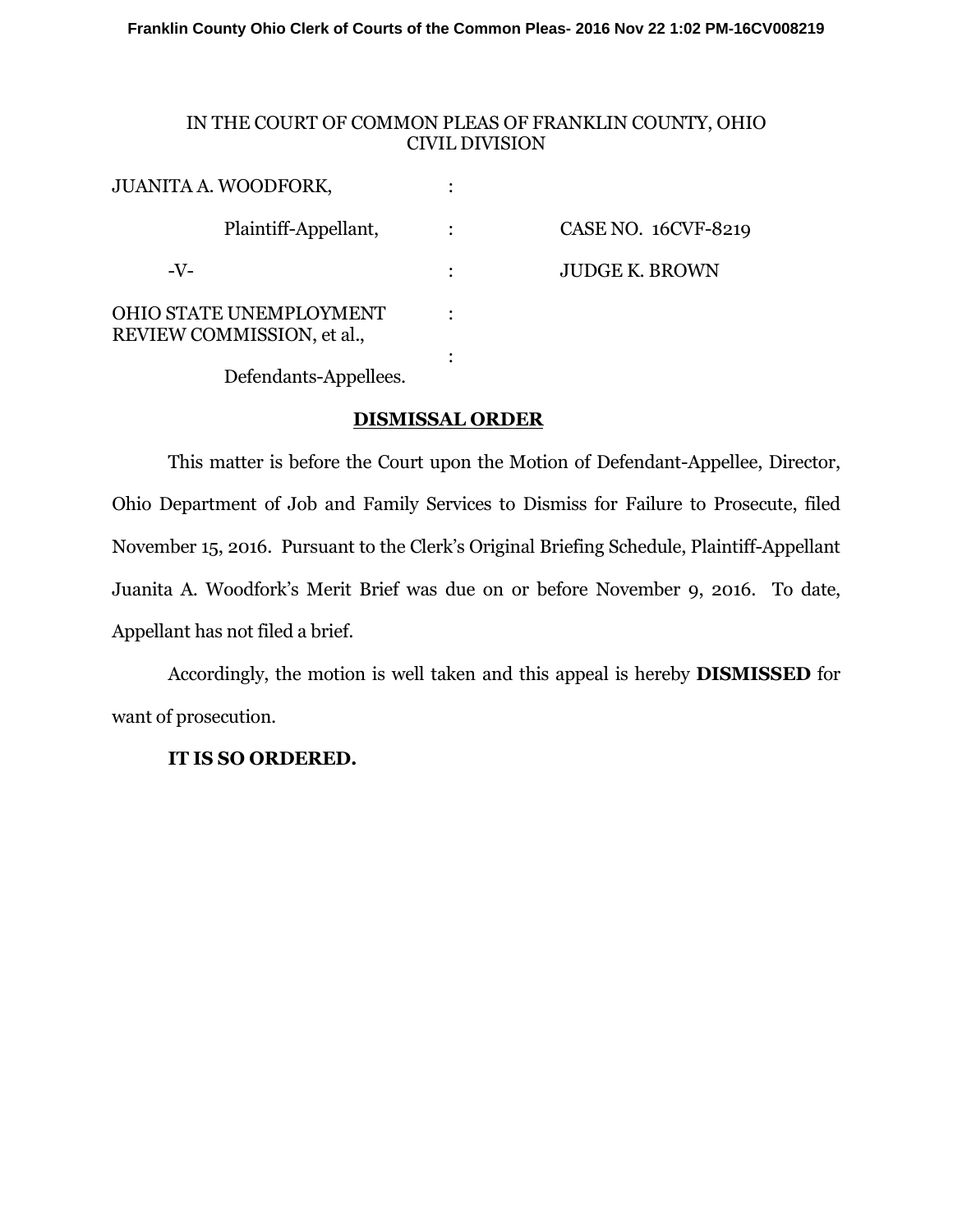## Franklin County Court of Common Pleas

**Date:** 11-22-2016

**Case Title:** JUANITA A WOODFORK -VS- OHIOHEALTH CORPORATION ET AL **Case Number:** 16CV008219

**Type:** DISMISSAL ORDER CASE

It Is So Ordered.

/s/ Judge Kim Brown

Electronically signed on 2016-Nov-22 page 2 of 2